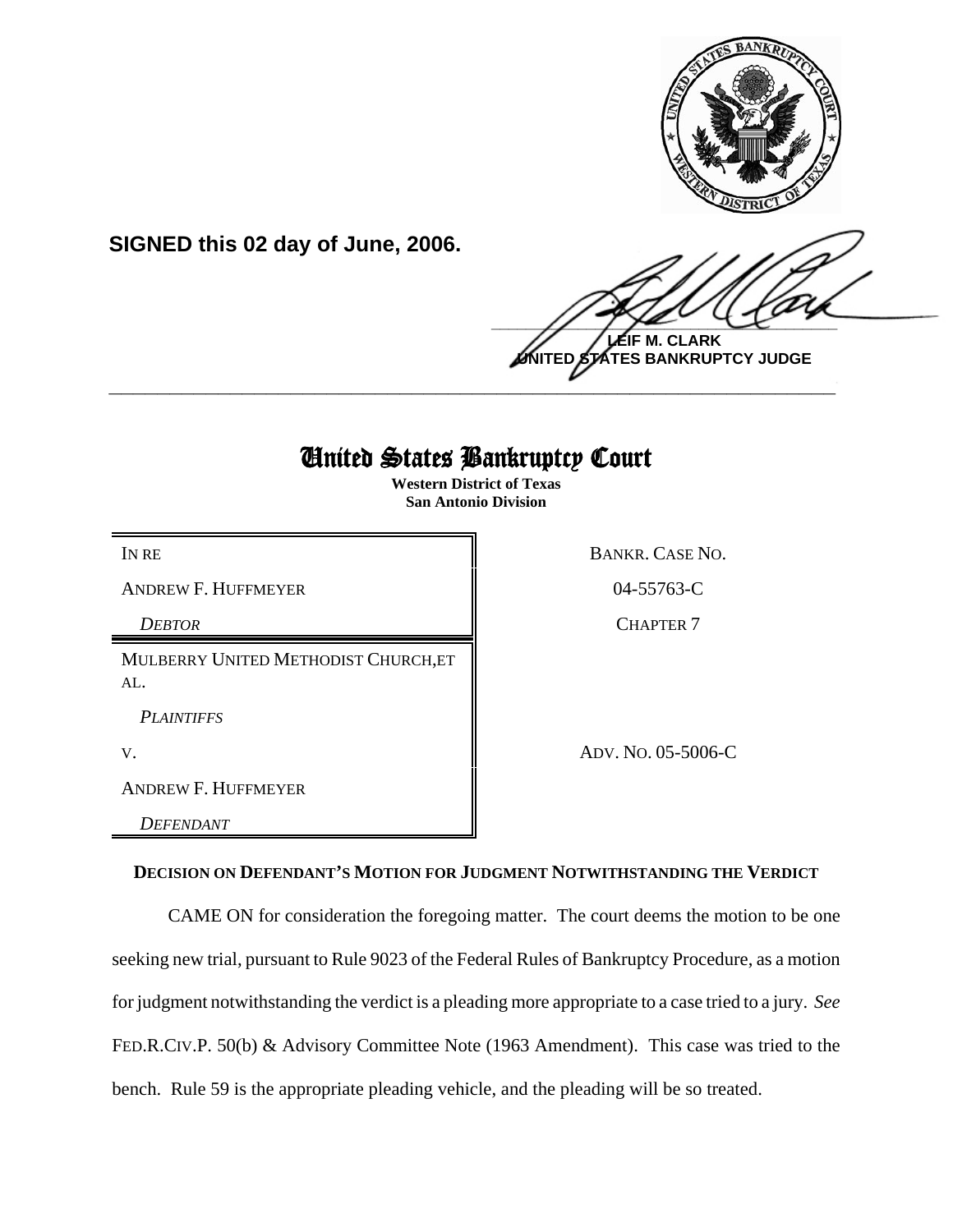Rule 9023 (incorporating Rule 59 of the Federal Rules of Civil Procedure)

offers an extraordinary remedy, to be used sparingly in the interests of finality and conservation of judicial resources. Indeed, a motion for reconsideration should not be granted, absent highly unusual circumstances [and] unless the district court is presented with newly discovered evidence, committed clear error, or if there is an intervening change in the controlling law. A Rule 59(e) motion may *not* be used to raise arguments or present evidence for the first time when they could reasonably have been raised earlier in the litigation."

*Kona Enterprises, Inc. v. Estate of Bishop, 229 F.3d 877, 890 (9<sup>th</sup> Cir. 2000) (emphasis in original;* internal citations and quotations omitted). As Judge Posner puts it, a "motion under Rule 59(e) is not authorized to enable a party to complete presenting his case after the court has ruled against him." *In re Reese*, 91 F.3d 37, 39 (7<sup>th</sup> Cir. 1996) (internal quotations omitted). The court has "considerable discretion in deciding . . . Rule 59(e) [motions]." *Edward H. Bohlin Co. v. Banning*  $Co., 6$  F.3d 350, 355 (5<sup>th</sup> Cir. 1993).

#### **1. Pendency of criminal proceedings**.

Defendant first maintains that the case should not have proceeded until the criminal action against the defendant had first been tried. Defendant says that he was placed in the difficult position of having to assert his 5<sup>th</sup> Amendment right to be free from self-incrimination in this civil action. Defendant cites no authority for this proposition.

There is a narrow line of authority that permits a federal court presiding over the *criminal* action to *enjoin* the pursuit of a civil action. *See, e.g.*, *United States v. Simon*, 373 F.2d 649, 652 (2nd Cir. 1967). Even that authority, however, has been strictly confined. The party seeking the injunction from the criminal court must show that the conduct of the civil action would interfere with the trial of the criminal matter, and must be balanced against the legitimate interests of the plaintiff in the civil action. *Id.*. The *Simon* decision, incidentally, involved a civil action brought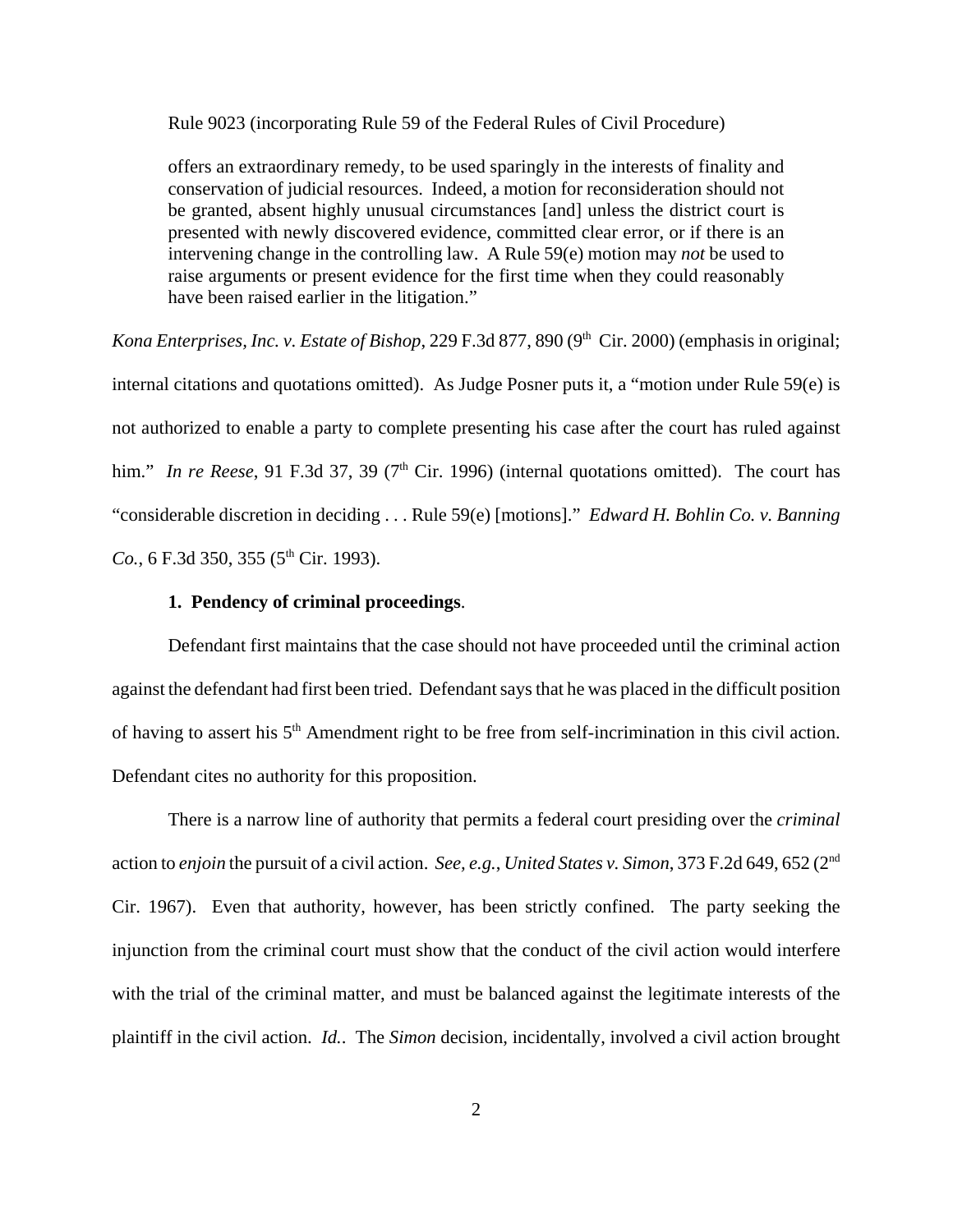by a trustee in a bankruptcy case. The Second Circuit reversed the lower criminal court's injunction against the trustee's taking certain depositions needed to complete a long-standing bankruptcy reorganization. *Id.* Said the court, "[w]e cannot agree that civilized standards of procedure and evidence require that a witness under indictment be given the option of nonappearance in any proceeding in related civil or criminal cases until his own trial is concluded." *Id.,* at 653.

Tacit in the defendant's contention is the concern that, by having to invoke the privilege, the defendant was prevented from presenting evidence which, from his point of view, he believes would have exonerated him from liability. But that contention fails as a matter of law. As the bankruptcy court in *Adelphia* cogently explained,

Because litigants do not have a right to discovery of privileged matters, such litigants, even if deprived of key facts through an opposing party's assertion of the Fifth Amendment, often have no recourse in the civil litigation other than to comment upon the claim of privilege in the hope of persuading the trier of fact to draw a negative inference. At the same time, however – and as is highly relevant to the pending motion for summary judgment – an invocation of the Fifth Amendment is not a substitute for relevant evidence, and a litigant claiming the privilege is not freed from adducing proof in support of a burden which would otherwise have been his.

*In re Adelphia Communications Corp.*, 317 B.R. 612, 626 (Bankr. S.D.N.Y. 2004) (internal quotes and citations omitted), *citing and quoting United States v. Rylander*, 460 U.S. 752, 758, 761, 103 S.Ct. 1548, 75 L.Ed.2d 521 (1983). Added Judge Gerber, "[t]hus, though a litigant in a civil action is entitled to avoid answering questions that might lead to self-incrimination, this entitlement often conflicts with the litigant's interest in testifying and obtaining whatever benefits such testimony might provide."

The state court handling the criminal action never asked that this court stay its hand in this civil matter, indicating that the progress of this action was no impediment to the criminal action.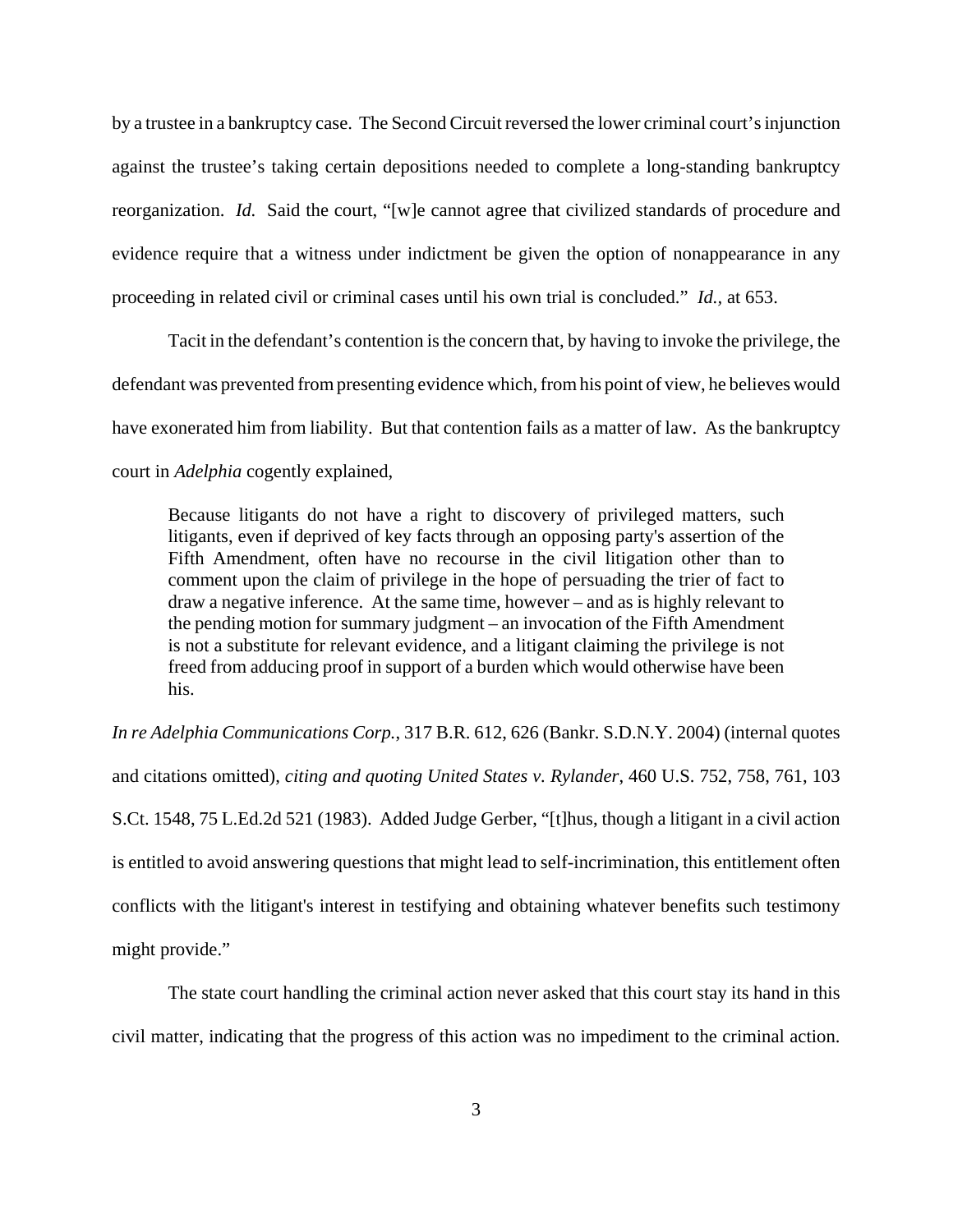The defendant in this case did not bear the burden of proof on the action being brought, though he did bear the burden of coming forward with evidence to rebut the *prima facie* case made out by plaintiff. The criminal action, and the defendant's attendant desire to assert his privilege under the Fifth Amendment, may have hampered the defendant in presenting his best case (due to his having to invoke his privilege against self-incrimination), but that is not cause for not proceeding with the case, as the *Adelphia* court succinctly explained.

The defendant is, in essence, re-urging a continuance of his trial by the device of seeking a new trial. The defendant also urged a motion for continuance in August 2005, which was considered and rejected. With regard to such continuances, one court commented as follows:

[T]here is no constitutional requirement that a civil case be stayed or continued pending completion of the criminal proceeding. *United States v. Kordel*, 397 U.S. 1, 90 S.Ct. 763, 25 L.Ed.2d 1 (1970).

... the Court must balance the rights of the parties in determining whether a stay of the civil proceedings should be entered. *See Afro-Lecon, Inc. v. U.S.*, 820 F.2d 1198, 1206 (Fed.Cir.1987). In performing this balancing test, the Court must weigh the strong interest of the individual who is the subject of the concurrent proceedings against any possible prejudice to the opposing party which may result from a delay in the civil proceedings.

*In re Good*, 131 B.R. 121, 124 (Bankr. N.D.Iowa 1990). This court, consistent with *In re Good*, did weigh the relative rights of the parties in its conclusion to proceed when it first considered (and denied) the motion for continuance in August 2005. In all events, the trial of this matter *had* been continued for other reasons, including a joint request by both parties in December 2005 as the parties pursued a possible settlement. As a result, the trial was delayed until April 2006. The defendant made no further request for continuance on the grounds alleged in the August 2005 motion. Though this adversary proceeding was filed in April 2005, it relates to state court litigation that was commenced in late 2003. The plaintiff in this action is a small Methodist church in rural Indiana,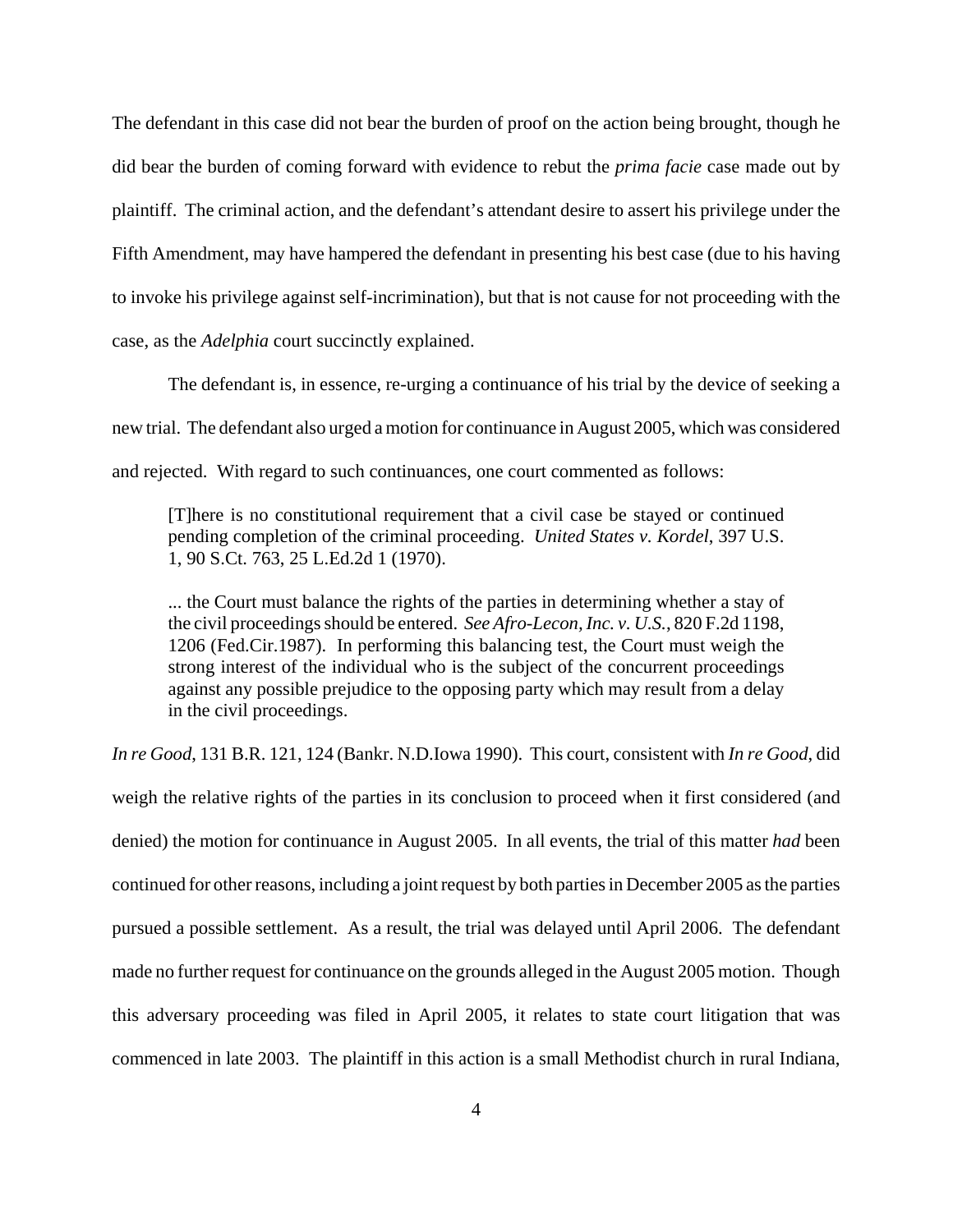with limited resources. The defendant filed this bankruptcy case initially under chapter 11, without counsel, and the case foundered under that chapter until, finally, the case was converted for the inability of the debtor to ever formulate a plan. As a result, the plaintiff has already suffered a great deal of delay in getting its day in court, in no small part due to the dilly-dallying of the debtor in his prosecution of his chapter 11 case.

The court was well-justified when it first denied the defendant's motion for continuance in August 2005. It is safely justified in rejecting the contention again, re-urged as grounds for retrial of this case. *See* FED.R.CIV.P. 59(a); *see also United States v. Kordel*, 397 U.S. 1, 90 S.Ct. 763, 25 L.Ed.2d 1 (1970).

#### **2. Medical problems**

Defendant also seeks a new trial for the same reasons urged in a motion for continuance filed by the defendant in the midst of trial. The defendant appeared on the first day of trial. On the second day of the trial, when he was scheduled to be called as a witness (at which point he would certainly have invoked his Fifth Amendment privilege), the defendant was absent.<sup>1</sup> Through his lawyer, he offered, as grounds for his non-appearance, a last-minute excuse from a doctor that lacked credibility (for reasons that need not be recited again here). In this motion for retrial, the

<sup>&</sup>lt;sup>1</sup> The mere invocation of the privilege would not have relieved the defendant from testifying at all. Instead, the court would have had to have ruled on each invocation to determine whether the particular question posed in fact raised the prospect of self-incrimination. *See In re Corrugated Container Antitrust Litigation*, 620 F.2d 1086, 1091-92 (5<sup>th</sup> Cir. 1980). The Fifth Circuit there explained that

<sup>...</sup> a court must ordinarily make two inquiries to determine whether a witness is entitled to assert the privilege and refuse to respond to questioning. First, the court must determine whether answers to the questions might tend to reveal that the witness has engaged in criminal activities. If the answers could not be incriminatory, the witness must answer. *Zicarelli v. New Jersey State Commission of Investigation*, 406 U.S. 472, 92 S.Ct. 1670, 32 L.Ed.2d 234 (1972). If answering the questions might incriminate the witness, the court must next ask whether there is a risk, even a remote risk, that the witness will be prosecuted for the criminal activities that his testimony might touch on.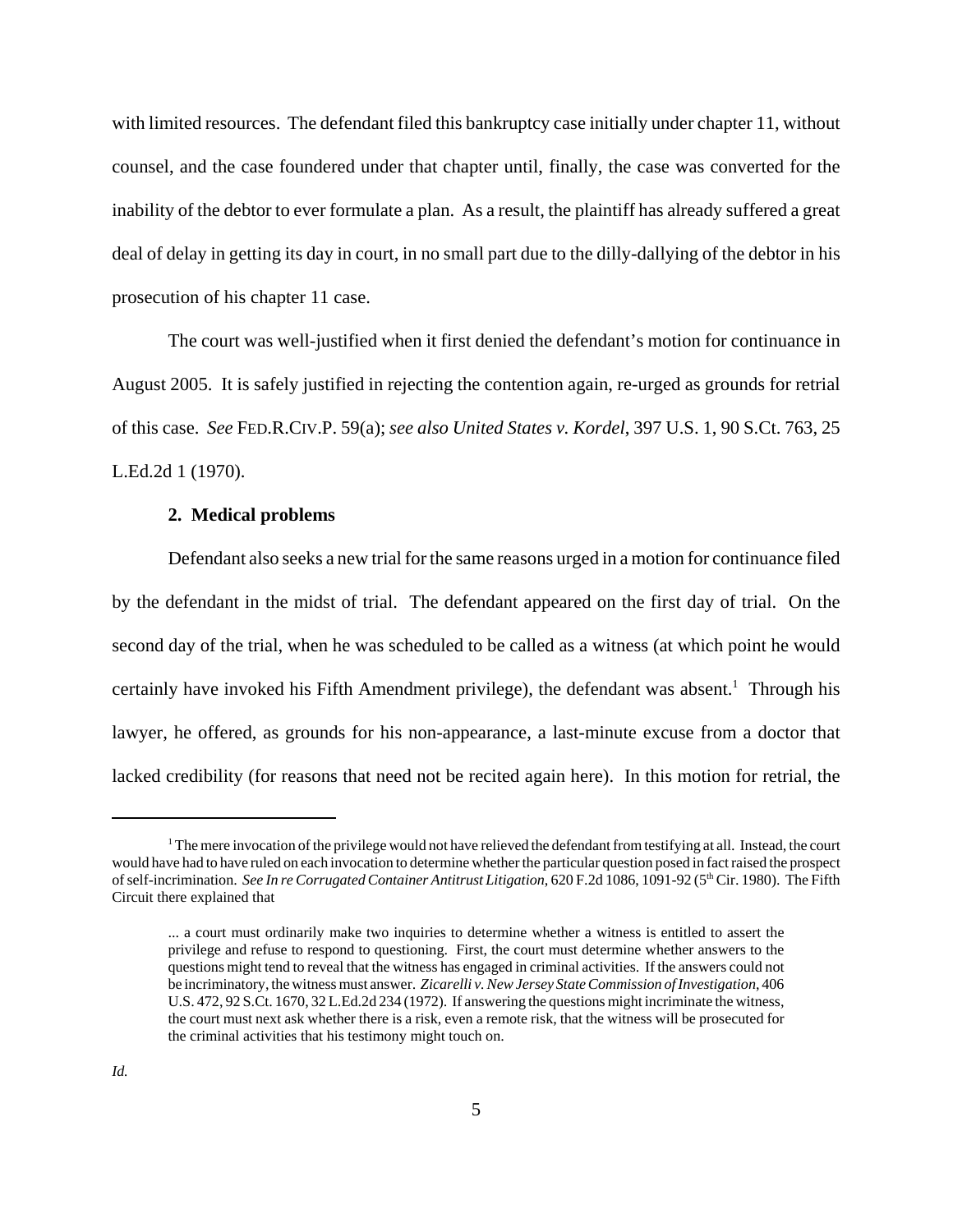defendant in effect re-urges the same argument, as though the court had not already ruled on those grounds already. The defendant offers no new reasons for the court to reconsider its earlier ruling – no legal authorities, no new arguments, and certainly no new facts that were not already adduced at trial. The court rejected the defendant's motion for continuance then. The court rejects it again now, though it be re-clothed as a motion for new trial. *See Matter of Reese*, *supra*; *Kona Enterprises*, *supra*.

#### **3. Settlement**

The defendant continues to maintain that "a settlement had been entered into between the Parties." Defendant acknowledges that this settlement was subject to approval of the court and further subject to potential objection by creditors (and the trustee). Defendant says that a settlement "appeared reachable within a matter of days, when the matter went to trial."

The fact that parties might have settled, or were close to settling, or even that they had an agreement in principle, contingent on certain events, has never been held to be grounds for setting aside a judgment rendered after a trial on the merits. The court in fact considered a motion by the defendant, filed on the eve of trial, begging the court to *order* the parties to finalize a settlement by the parties, or to extend time so that the parties could finalize a settlement. The court denied that requested relief. It did so then because, although the parties had indeed signed off on a settlement agreement (after mediation), the settlement was contingent on obtaining the approval of the chapter 7 trustee, and further contingent on the approval of this court.

The plaintiff faced a difficulty with that settlement, one that it candidly expressed at pre-trial conferences in both December 2005 and January 2006 – the plaintiff had not only sued for a determination of nondischargeability of the debt it claimed was owed by the debtor but also for